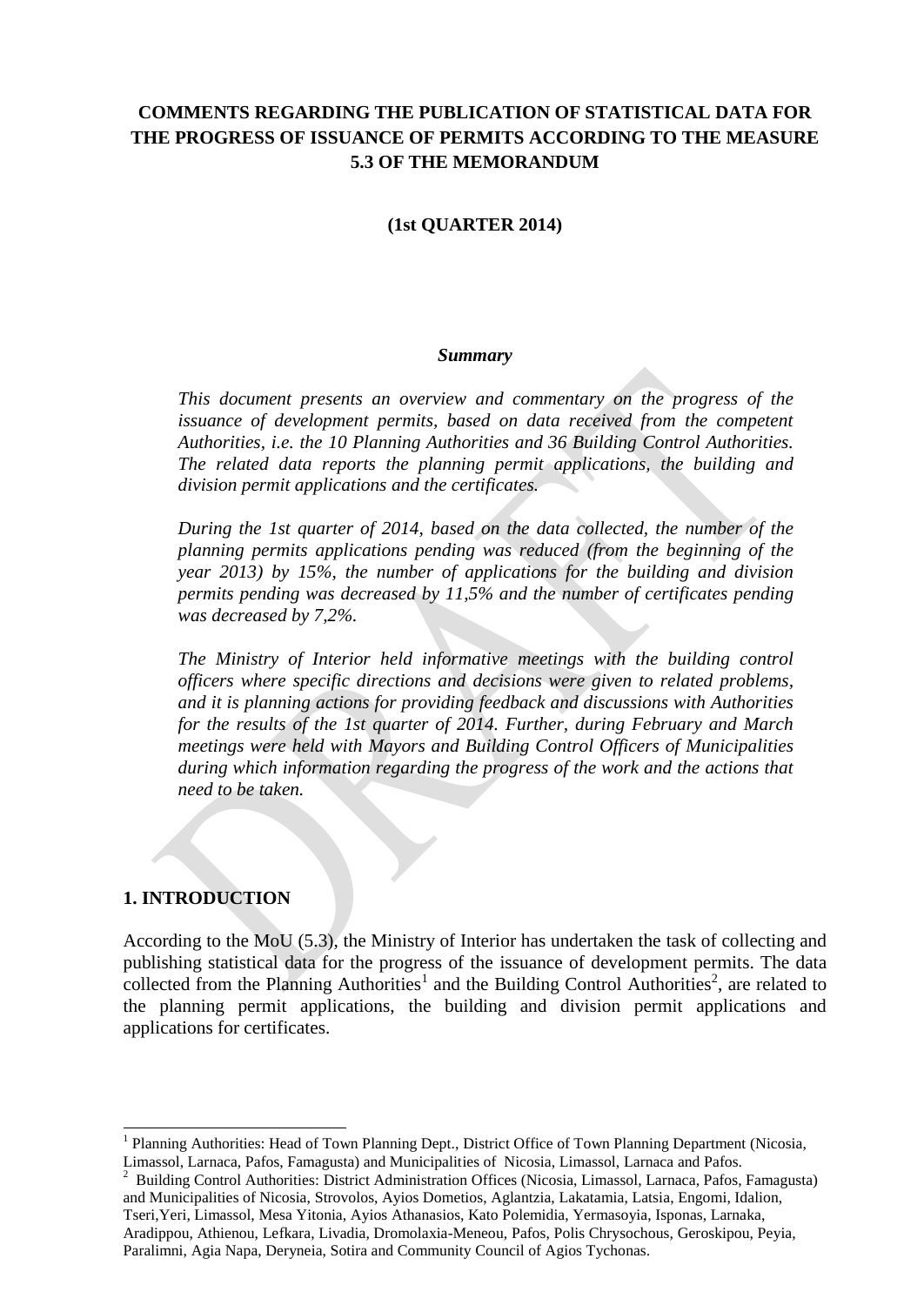The data are collected every quarter and include data related on pending applications, applications that have been submitted and applications about permits or certifications that have been approved.

# **2. PLANNING PERMIT APPLICATIONS**

During the 1st quarter of  $2014<sup>3</sup>$  a further slight reduction in the number of planning applications pending is noted at 2,6%. This percentage is increased compared to the  $4^{\overline{th}}$ quarter of 2013, but it should be noted that there was a decrease in the number of the applications that were submitted (14,4%), and in the number of permits approved during this quarter by 10,9%.

*Based on the data collected, the decrease in the number of applications submitted in connection with the decrease of planning permits issued resulted in the number of planning applications pending from the beginning of 2013 to be reduced by 1046 applications, i.e. 15%.*

It should be noted that with respect to discrepancies observed during data checks, the Town Planning Department reports that this is due to shortcomings of the software registration system of planning data, where data considering permits that change due to administrative appeal are added to the pending number of planning applications.

| 2 <sup>nd</sup><br>quarter 2013 | decrease in the number of applications pending at the end of the $2nd$<br>quarter by 474 applications (7%),<br>decrease in the number of applications submitted by 200 applications<br>$\bullet$<br>$(10\%)$ ,<br>increase in the number of planning permits approved by 178 permits<br>$(8,6\%)$ .    |
|---------------------------------|--------------------------------------------------------------------------------------------------------------------------------------------------------------------------------------------------------------------------------------------------------------------------------------------------------|
| quarter 2013                    | decrease in the number of applications pending at the end of the $3rd$<br>quarter by 210 applications (3,3%),<br>decrease in the number of applications submitted by 114 applications<br>$(6,4\%)$ ,<br>decrease of the number of planning permits approved by 294 permits<br>$(13\%)$ .               |
| $4th$ quarter 2013              | decrease in the number of applications pending at the end of the 4 <sup>th</sup><br>quarter by 101 applications $(1,6\%)$ ,<br>increase in the number of applications submitted by 297 applications<br>$(18\%)$ ,<br>increase in the number of planning permits approved by 186 permits<br>$(9,5\%)$ . |
| 1st quarter 2014                | decrease in the number of applications pending at the end of the 1st<br>quarter by 165 applications (2,62%),<br>decrease in the number of applications submitted by 282 applications<br>٠<br>$(14,4\%)$ ,<br>decrease in the number of planning permits approved by 234 permits<br>$(10,9\%)$ .        |

l <sup>3</sup> See data on document Table 1.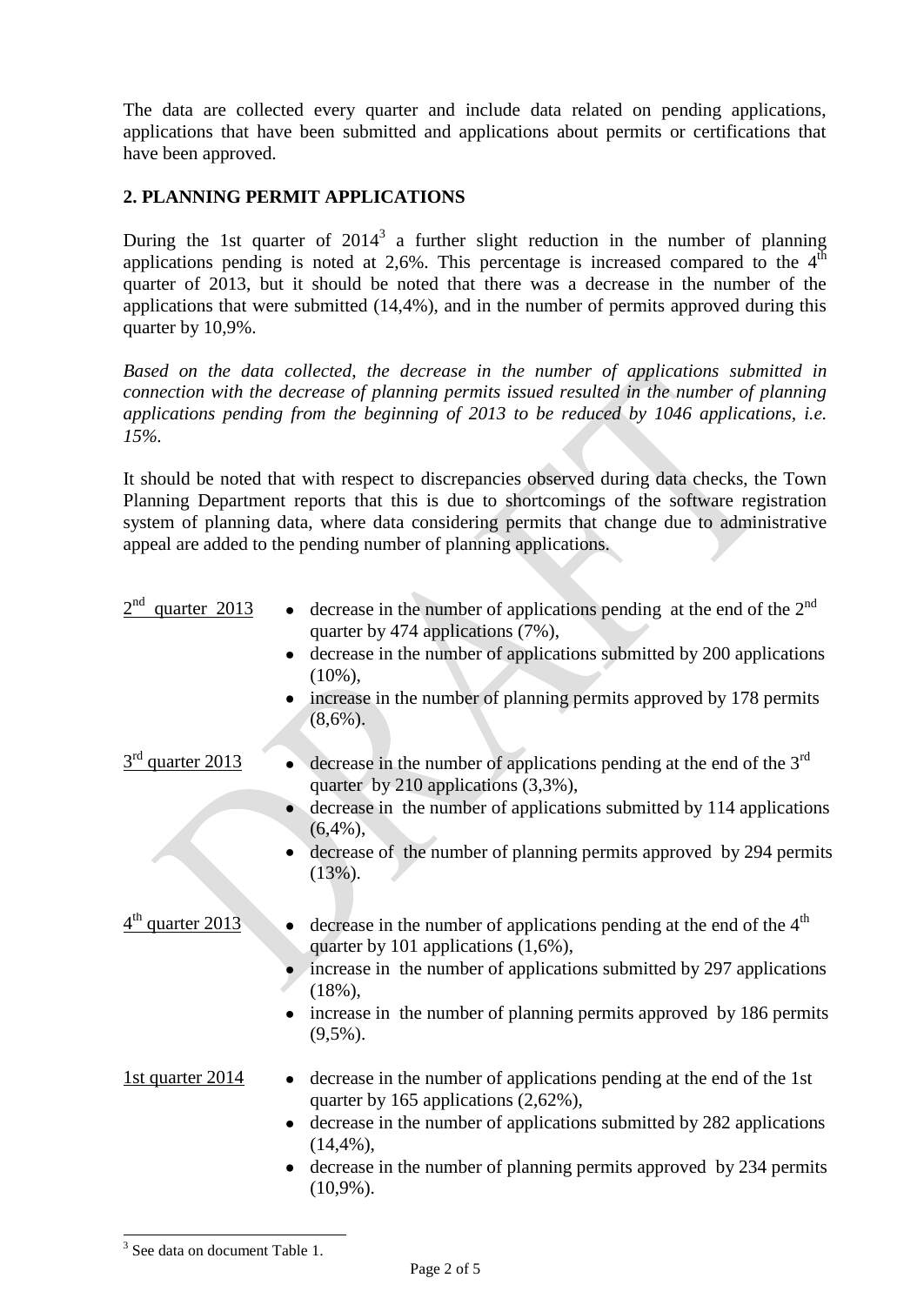# **2. BUILDING PERMITS AND DIVISION PERMITS**

During the 1st quarter of 2014 a further reduction is noted in the number of building and division applications pending at 4,2%. This percentage is at the same level to the  $4<sup>th</sup>$  quarter, but it should be considered that there was a decrease in the number of applications submitted (4,8%) as well as for the number of permits approved during this quarter (15,8%).

*Based on the collected data, the decrease in the rate of issuance of building permits and division permits in combination to the preservation of the number of applications that are pending at the end of 1st quarter of 2014 resulted in the number of the building and division permits that are pending since the beginning of 2013 to decrease by 779 applications (11,5%).*

It should be noted that with respect to discrepancies observed during data checks for the previous quarters, a number of Building Control Authorities illustrated that submitted data show these differences, mainly due to weaknesses in the computer systems to define the correct data or even lack of computerized information systems and electronic databases. Consequently, the basis (benchmark) for the study of work performed and recording progress of the permits of the building and division permits (and certificates also), should be considered the statistical data submitted from the Building Control Authorities during the 3rd quarter.

| $2^{nd}$<br>quarter 2013     | decrease of the number of applications pending at the end of the $2nd$<br>quarter by 41 applications $(0.6\%)$ ,      |
|------------------------------|-----------------------------------------------------------------------------------------------------------------------|
|                              | decrease of the number of applications submitted by 256<br>applications (13,4%),                                      |
|                              | decrease of the number of permits approved by 89 permits (5%).                                                        |
| 3rd quarter 2013             | decrease of the number of applications pending at the end of the $3rd$<br>quarter by 337 applications (5%),           |
|                              | decrease of the number of applications submitted by 26 applications<br>$(1,6\%)$ ,                                    |
|                              | increase of the number of permits approved by $349$ permits $(20,6\%)$ .                                              |
| 4 <sup>th</sup> quarter 2013 | decrease of the number of applications pending at the end of the 4 <sup>th</sup><br>quarter by 267 applications (4%), |
|                              | increase of the number of applications submitted by 433<br>applications $(26,5\%)$ ,                                  |
|                              | increase of the number of permits approved by $257$ permits $(12,6\%)$ .                                              |
| <u>1st quarter 2014</u>      | decrease of the number of applications pending at the end of the 1st<br>quarter by $265$ applications $(4,2\%)$ ,     |
|                              | decrease of the number of applications submitted by 99 applications<br>$\bullet$<br>$(4,8\%)$ ,                       |

decrease of the number of permits approved by 365 permits (15,8%).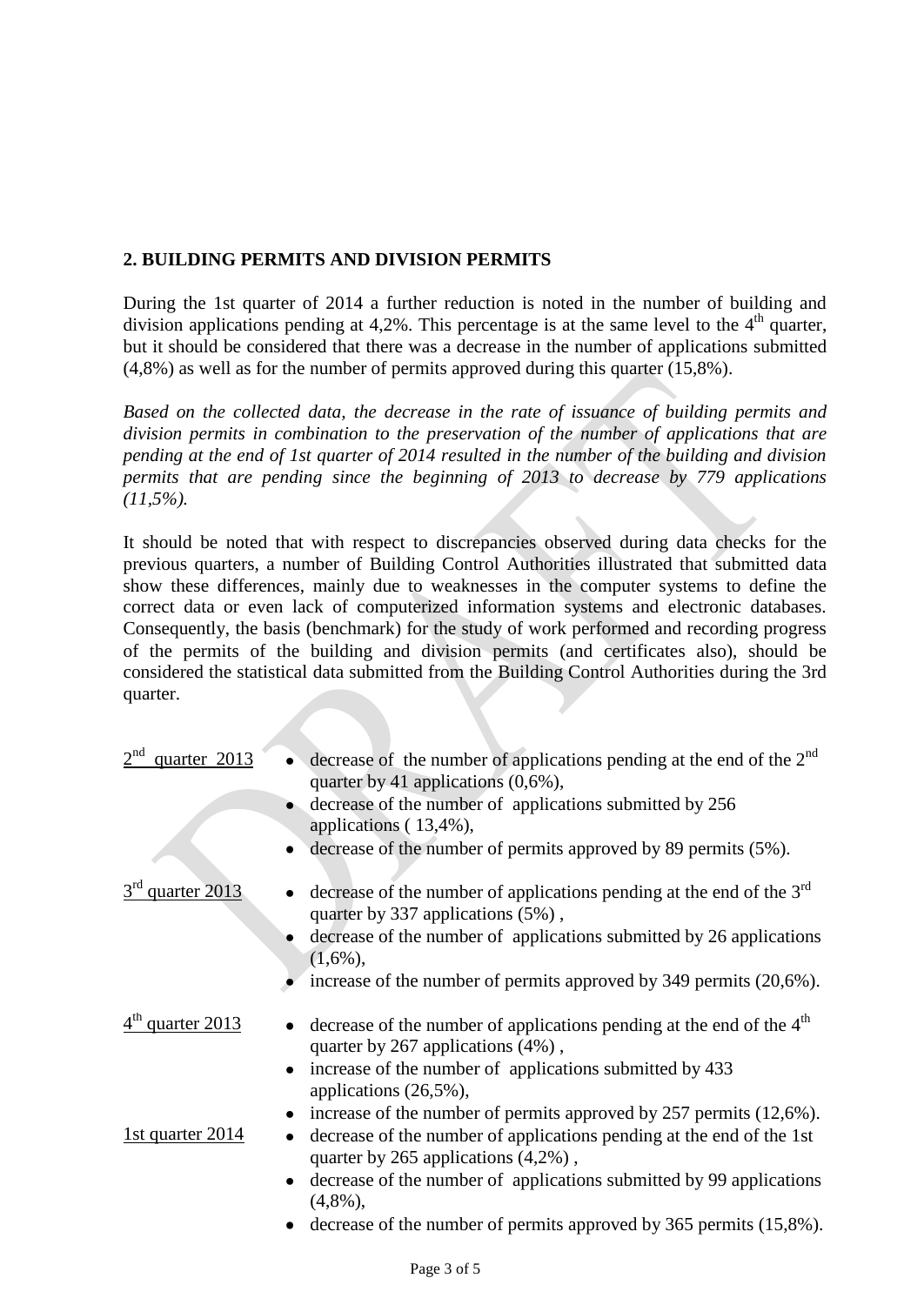# **3. CERTIFICATES**

At the 1st quarter 2014<sup>4</sup> a small decrease in the number of the pending certificates is observed (compared to the 4th quarter), at a percentage of 1,3%. It should be taken under consideration that there was a decrease in the in the number of application (12%) and in the number of the issued Certificates (8,6%). The decrease is due to the effort taken by the local authorities to submit to the Land and Survey Department information regarding the evaluation of the buildings.

*Based on the data collected, there was a decrease in the number of certificates approved during the 1st quarter of 2014 (8,6% increase compared to the 4th quarter of 2013), As a result, the number of the certificates pending has decreased by 263 applications, i.e. by 7,2 %, since the beginning of the year 2013.*

| 2 <sup>nd</sup><br>quarter 2013 | decrease in the number of applications pending at the end of the $2nd$<br>quarter by 326 applications $(9,3\%)$ ,    |
|---------------------------------|----------------------------------------------------------------------------------------------------------------------|
|                                 | increase in the number of applications submitted by 157 applications<br>$(16,9\%)$ ,                                 |
|                                 | increase in the number of certificates approved by 330 certificates<br>$(30,4\%)$ .                                  |
| 3 <sup>rd</sup> quarter 2013    | increase in the number of applications pending at the end of the $3rd$<br>quarter by 187 applications (5,9%),        |
|                                 | increase in the number of applications submitted by 347<br>applications (31,9%),                                     |
|                                 | decrease in the number of certificates approved by 151 certificates<br>$(10,7\%)$ .                                  |
| quarter 2013                    | increase in the number of applications pending at the end of the 4 <sup>th</sup><br>quarter by 74 applications (2%), |
|                                 | increase in the number of applications submitted by 525<br>applications (36,6%),                                     |
|                                 | increase in the number of certificates approved by 639 certificates<br>$(50,6\%)$ .                                  |
| 1st quarter $2014$              | decrease in the number of applications pending at the end of the 1st<br>quarter by 45 applications $(1,3\%)$ ,       |
|                                 | decrease in the number of applications submitted by 235<br>applications (12%),                                       |
|                                 | decrease in the number of certificates approved by 163 certificates<br>$(8,6\%)$ .                                   |

l

<sup>4</sup> See data on document Table 2.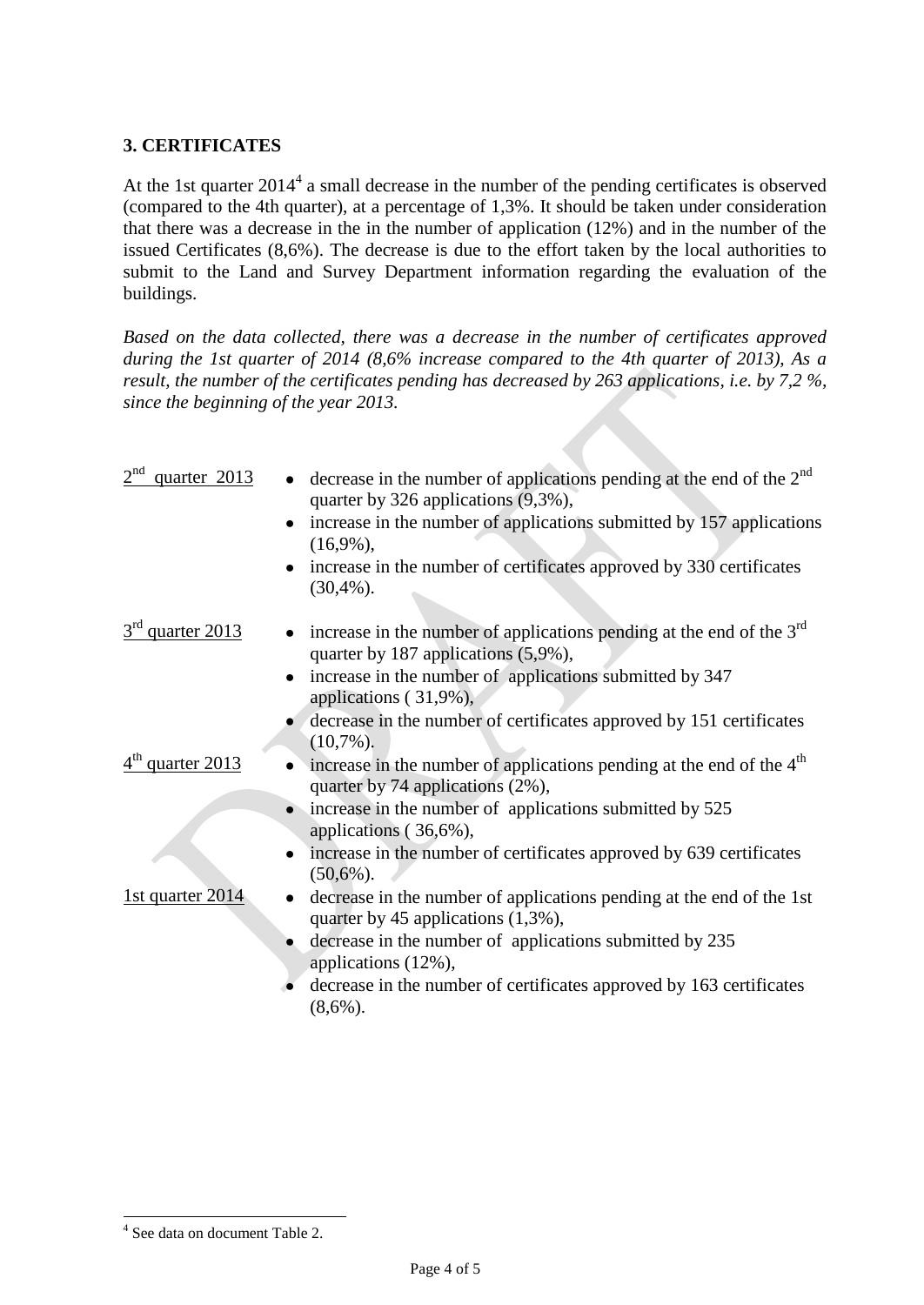## **4. CONCLUSIONS**

During the 1st quarter of 2014, based on the data collected, the number of planning applications pending was decreased (from the beginning of 2013) by 15% , the number of building permits and division permits pending was decreased by 11,5% and the number of certificates pending was reduced by 7,2%.

The Technical Services of the Ministry of Interior in cooperation with the Land and Survey Department met with the Mayors and Building Control Officers of the Municipalities in order to update them in the progress of the work and provide them with further information in order to assist them in speeding up the process.

The Officers of building and planning authorities mention that they have focused on the information, requested by the Land and Survey Department, regarding the evaluation of the building stock. As soon as that process is completed they will focus on the issuance of permits and certificates.

# **MINISTRY OF INTERIOR**

**30 January 2014**

Report\_2013\_4Q\_EN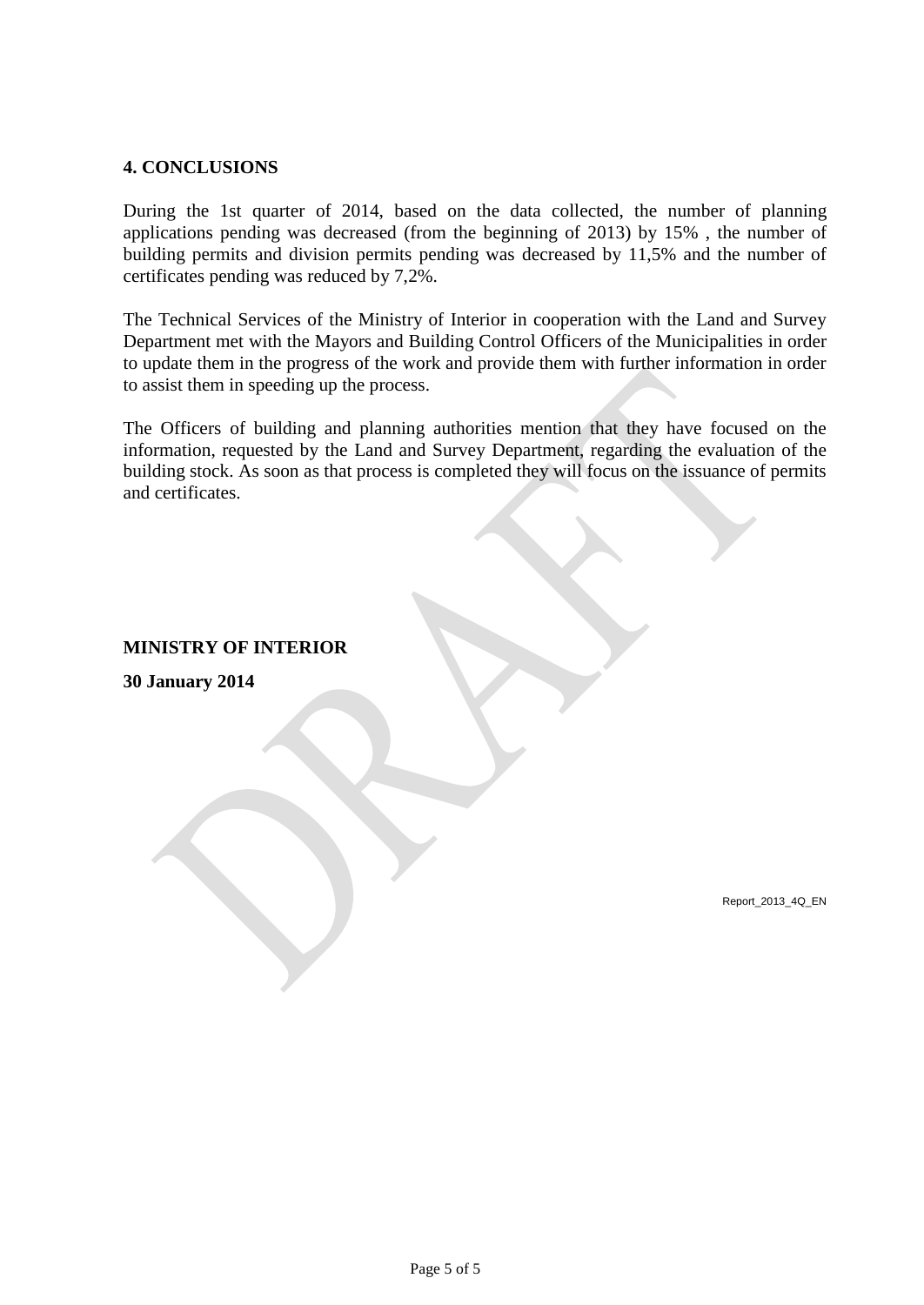# **PUBLICATION OF STATISTICAL DATA FOR THE PROGRESS OF ISSUANCE OF PERMITS ACCORDING THE MEASURE 5.4 OF THE MEMORANDUM**

|                                       | PLANNING PERMIT APPLICATIONS       |                                    |                                 |                                 |  |  |  |
|---------------------------------------|------------------------------------|------------------------------------|---------------------------------|---------------------------------|--|--|--|
|                                       | 2 <sup>nd</sup><br>Quarter<br>2013 | 3 <sup>rd</sup><br>Quarter<br>2013 | 4 <sup>th</sup> Quarter<br>2013 | 1 <sup>st</sup> Quarter<br>2014 |  |  |  |
| <b>Submitted per</b><br>quarter:      | 1775                               | 1661                               | 1958                            | 1676                            |  |  |  |
| <b>Approved per</b><br>quarter:       | 2249                               | 1955                               | 2141                            | 1907                            |  |  |  |
| Pending at the end<br>of the quarter: | 6338                               | 6128                               | 6027                            | 5862                            |  |  |  |

## **(1 st Quarter 2014)**

 *Table 1: Statistical data related with the progress of issuance of planning permits. Data received by the competent Planning Authorities<sup>1</sup> .*

**MINISTRY OF INTERIOR**

**17 April 2014**

l

Table1\_2014\_1Q\_EN

<sup>&</sup>lt;sup>1</sup> Planning Authorities: District Office of Town Planning Department (Nicosia, Limassol, Larnaca, Pafos, Famagusta) and Municipalities of Nicosia, Limassol, Larnaca and Pafos.